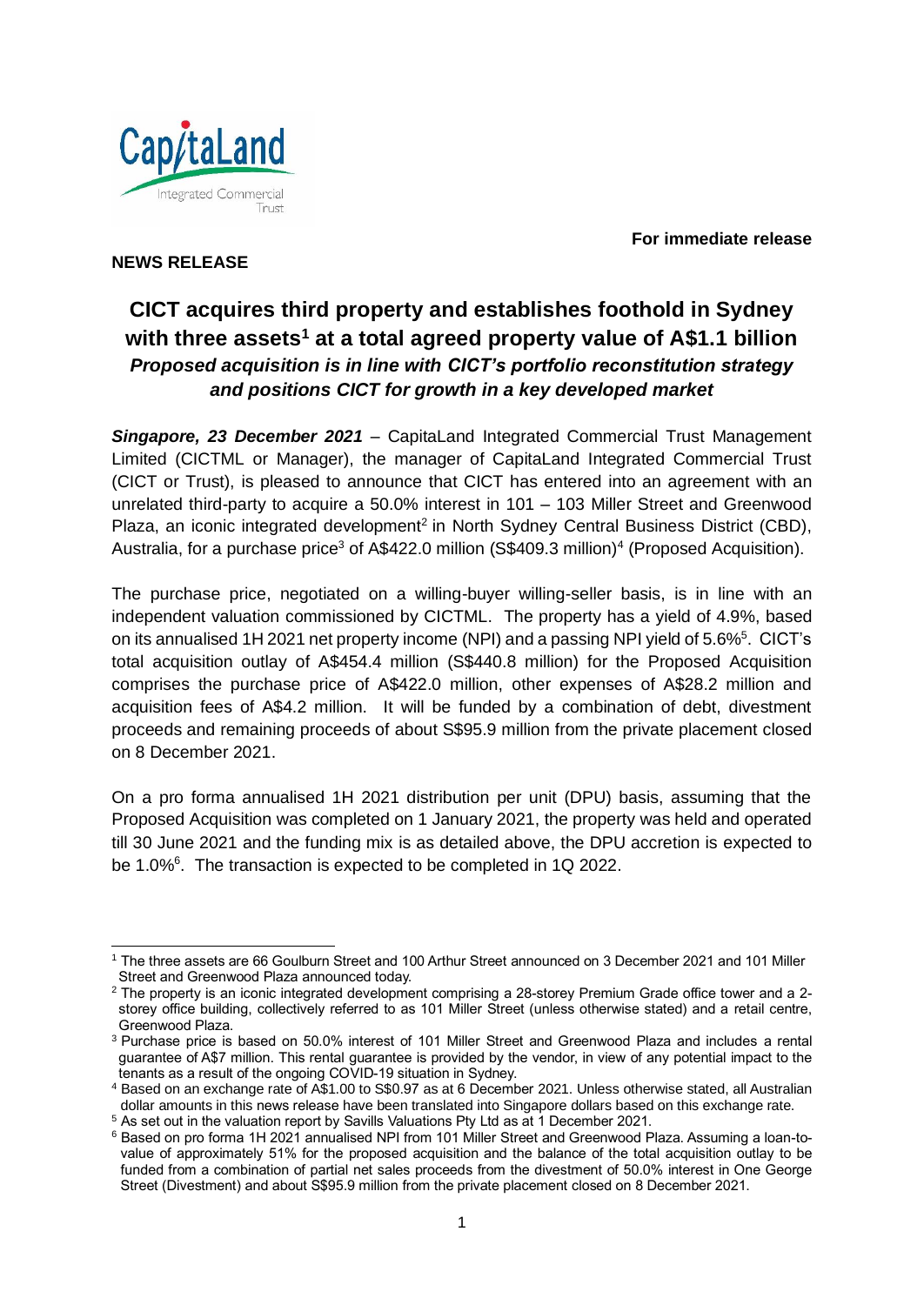This Proposed Acquisition, coupled with the proposed acquisition of 66 Goulburn Street in Sydney CBD and 100 Arthur Street in North Sydney CBD announced by CICTML on 3 December 2021, have a total property value of approximately A\$1.1 billion<sup>7</sup> (S\$1.1 billion). This accounts for approximately 5% of CICT's pro forma portfolio property value. The three Sydney assets are expected to provide a pro forma annualised combined 1H 2021 DPU accretion of 2.8%<sup>8</sup>.

Mr Tony Tan, CEO of CICTML, said: "We are pleased to acquire a 50.0% interest in 101 Miller Street and Greenwood Plaza, which is one of the most prominent integrated developments with a Premium Grade office tower and high quality retail in North Sydney CBD. The Proposed Acquisition marks another step forward in CICT's portfolio reconstitution journey to drive sustainable growth and diversify income sources through accretive acquisitions and recycling capital to higher yielding assets. It will strategically augment our presence in Sydney, where we have embarked on acquiring 66 Goulburn Street and 100 Arthur Street. The total investment of approximately A\$1.1 billion (S\$1.1 billion) in the three Sydney properties will provide CICT with a new engine of growth in a developed market with strong fundamentals, and the potential to ride on the city's gradual recovery and rejuvenation in the mid to long term."

"CICT's Singapore assets account for approximately 91% of its total portfolio property value. Given CICT's predominant focus on Singapore, we will continue to seek growth opportunities within this home market. Post-Proposed Acquisition, and after the purchase of 66 Goulburn Street and 100 Arthur Street in Sydney, CICT's aggregate overseas portfolio exposure in Sydney, Australia and Frankfurt, Germany will stand at approximately 9%, well within our guidance of an overseas exposure to be no more than 20%."

101 Miller Street and Greenwood Plaza have a committed occupancy of 94.9% as at 20 October 2021. Building occupants include high quality tenants from the government, financial services and insurance sectors. The property is strategically located in the heart of the CBD, which is set to benefit from the urban renewal plans to rejuvenate North Sydney. It boasts excellent connectivity, with a seamless link to the North Sydney train station via Greenwood Plaza.

The 28-storey office component of 101 Miller Street has attained strong green credentials, namely 5-Star NABERS Energy, 4.5-Star NABERS Water and 5-Star Green Star ratings, with energy-saving features such as double-glazed windows. Offering large and efficient floor plates of up to 1,500 square metres in size, the office building boasts panoramic views of the Sydney CBD, Harbour Bridge and Opera House. It is also well-equipped with amenities that promote the physical and mental well-being of building occupants such as end of trip facilities, café and integration with Greenwood Plaza.

Greenwood Plaza, the retail component of the integrated development, is positioned as a high quality retail centre providing convenience to the population in the CBD and neighbouring area. Home to several specialty retail and service outlets featuring well-known brands such as

<sup>7</sup> Includes rental guarantee for 100 Arthur Street and 101 Miller Street and Greenwood Plaza.

<sup>&</sup>lt;sup>8</sup> Assuming a loan-to-value of approximately 50% for the proposed acquisitions and the balance of the total acquisition outlays to be funded from a combination of net sales proceeds from the Divestment and net proceeds from the private placement closed on 8 December 2021. Pro forma annualised DPU for 1H 2021 assumes the Divestment and the proposed acquisitions of the three Australian assets had been completed on 1 January 2021.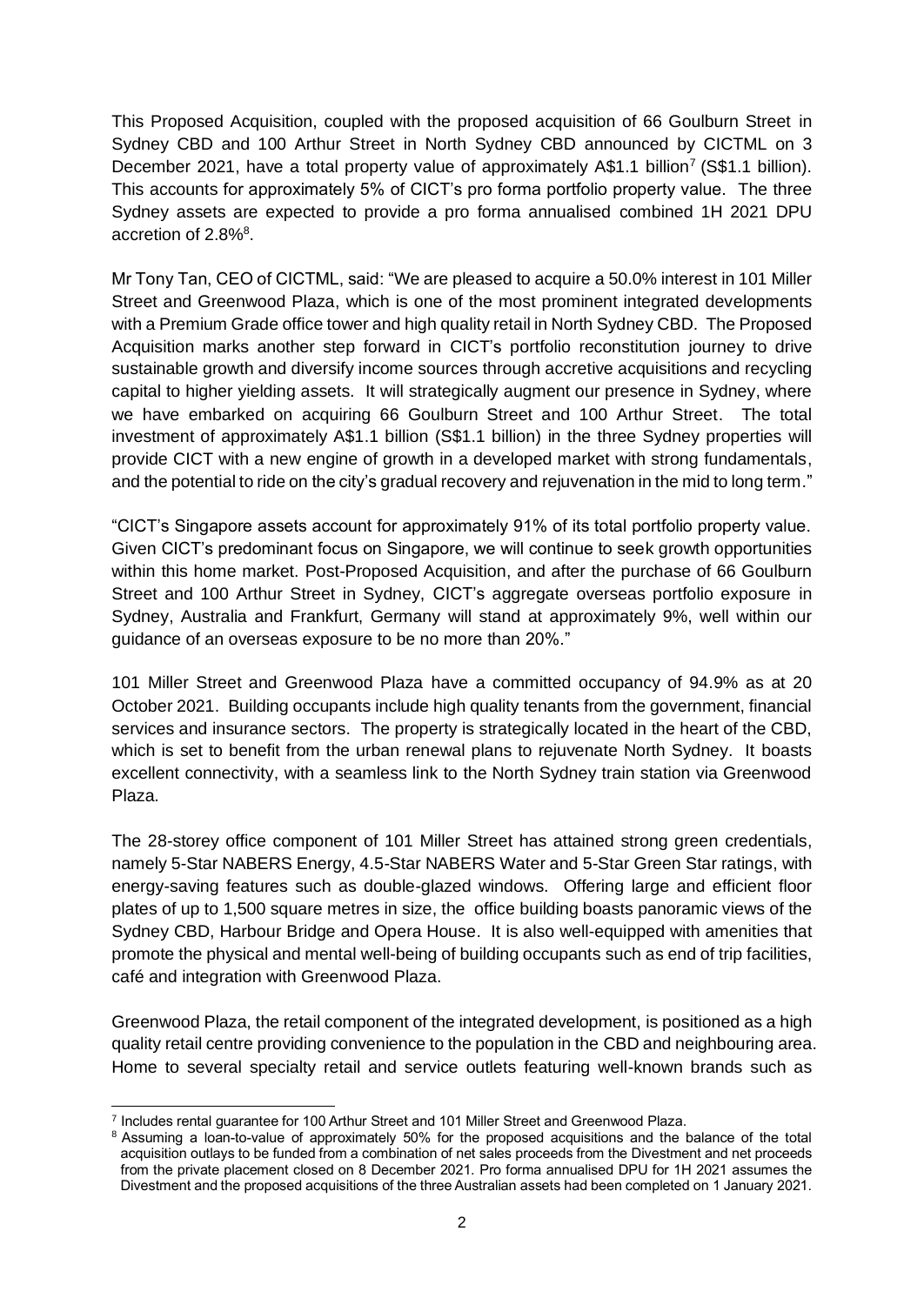CottonOn, Din Tai Fung, Seed, L'Occitane, MAC Cosmetics, Romeo's IGA, Vodafone and Medibank Private, the retail centre serves the daily needs of the North Sydney workforce, residents and student population. The rooftop of Greenwood Plaza is also known as one of the key activation spaces for the community in North Sydney, playing host to a wide range of seasonal events throughout the year.

### Prudent capital management

The Proposed Acquisition of 101 Miller Street and Greenwood Plaza and the proposed acquisition of 66 Goulburn Street and 100 Arthur Street announced by CICTML on 3 December 2021 will be funded by a combination of debt of approximately 50% loan-to-value, net sales proceeds from the divestment of 50.0% interest in One George Street and net proceeds from the private placement closed on 8 December 2021. The debt is expected to be partially funded by Australian-dollar denominated loans to achieve natural hedging. Post acquisitions of the three Australian properties, CICT's pro forma aggregate leverage will be about 41%.

Please refer to the **Annex** for more information on 101 Miller Street and Greenwood Plaza.

#### **About CapitaLand Integrated Commercial Trust [\(www.cict.com.sg\)](file:///D:/Users/tonytan/AppData/Local/Microsoft/Windows/INetCache/Content.Outlook/W2TWQHKM/www.cict.com.sg)**

CapitaLand Integrated Commercial Trust (CICT) is the first and largest real estate investment trust (REIT) listed on Singapore Exchange Securities Trading Limited (SGX-ST) with a market capitalisation of S\$13.0 billion as at 22 December 2021. It debuted on SGX-ST as CapitaLand Mall Trust in July 2002 and was renamed CICT in November 2020 following the merger with CapitaLand Commercial Trust.

CICT owns and invests in quality income-producing assets primarily used for commercial (including retail and/or office) purpose, located predominantly in Singapore. As the largest proxy for Singapore commercial real estate, CICT's portfolio comprises 21 properties in Singapore and two in Frankfurt, Germany, with a total property value of S\$21.8 billion based on valuations as at 31 December 2020.

CICT is managed by CapitaLand Integrated Commercial Trust Management Limited, a wholly owned subsidiary of CapitaLand Investment Limited, a leading global real estate investment manager with a strong Asia foothold.

#### **About CapitaLand Investment Limited [\(www.capitalandinvest.com\)](http://www.capitalandinvest.com/#_blank)**

Headquartered and listed in Singapore, CapitaLand Investment Limited (CLI) is a leading global real estate investment manager (REIM) with a strong Asia foothold. As at 30 September 2021, CLI had about S\$120.8 billion of real estate assets under management, and about S\$84.3 billion of real estate funds under management (FUM) held via six listed real estate investment trusts and business trusts, and 30 private funds across the Asia-Pacific, Europe and USA. Its diversified real estate asset classes cover integrated developments, retail, office, lodging and new economy sectors such as business parks, industrial, logistics and data centres.

CLI aims to scale its FUM and fee-related earnings through its full stack of investment management and operating capabilities. As the listed investment management business arm of the CapitaLand Group, CLI has access to the development capabilities of and pipeline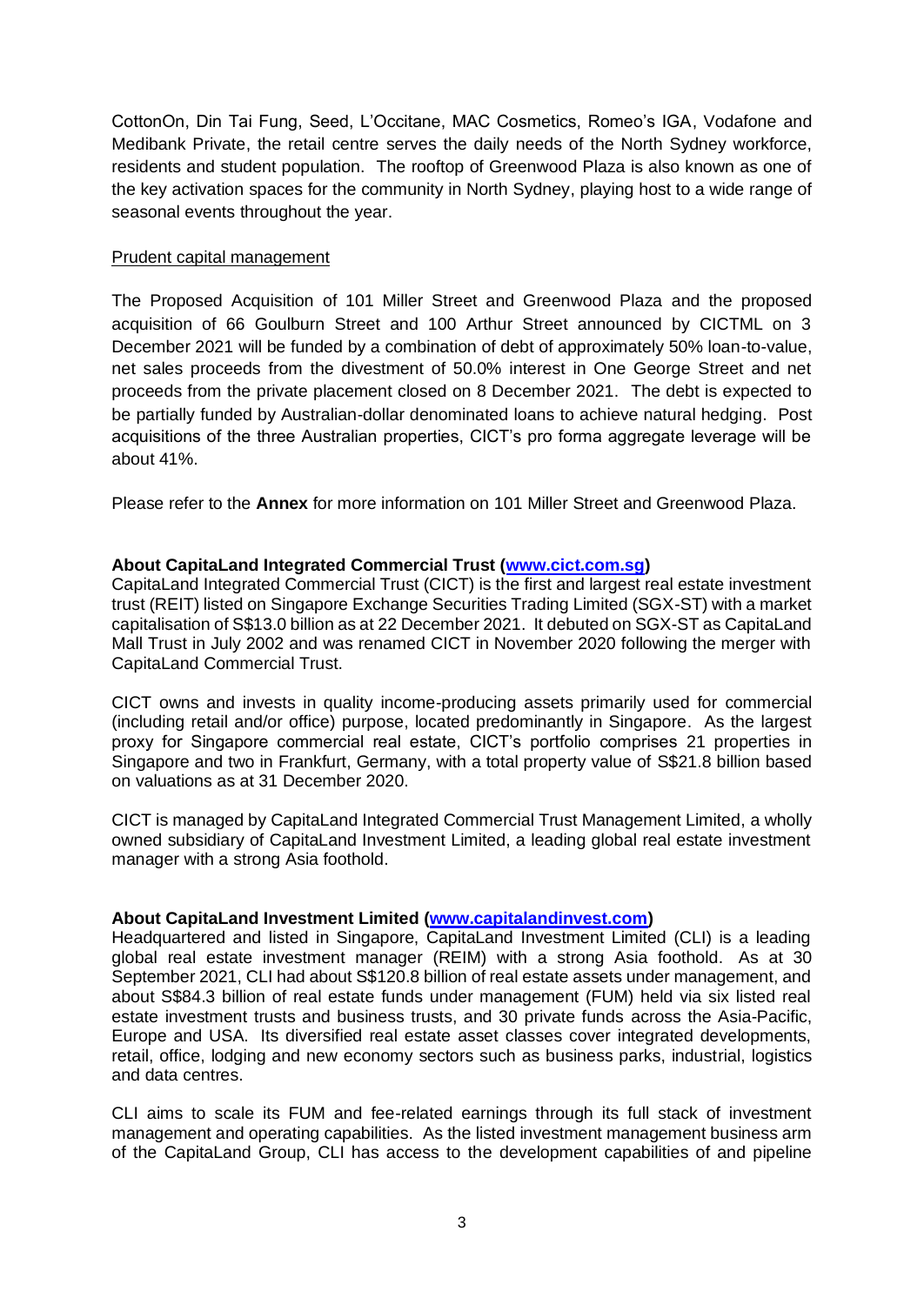investment opportunities from CapitaLand's development arm. Being a part of the wellestablished CapitaLand ecosystem differentiates CLI from other REIMs.

As part of the CapitaLand Group, CLI places sustainability at the core of what it does. As a responsible real estate company, CLI contributes to the environmental and social well-being of the communities where it operates, as it delivers long-term economic value to its stakeholders.

#### **Issued by: CapitaLand Integrated Commercial Trust Management Limited (Company registration no. 200106159R)**

Analyst contact Ho Mei Peng Head, Investor Relations DID: (65) 6713 3668 Email: [ho.meipeng@capitaland.com](mailto:ho.meipeng@capitaland.com) Media contact Chia Pei Siang VP, Group Communications DID: (65) 6713 1379 Email: [chia.peisiang@capitaland.com](mailto:chia.peisiang@capitaland.com)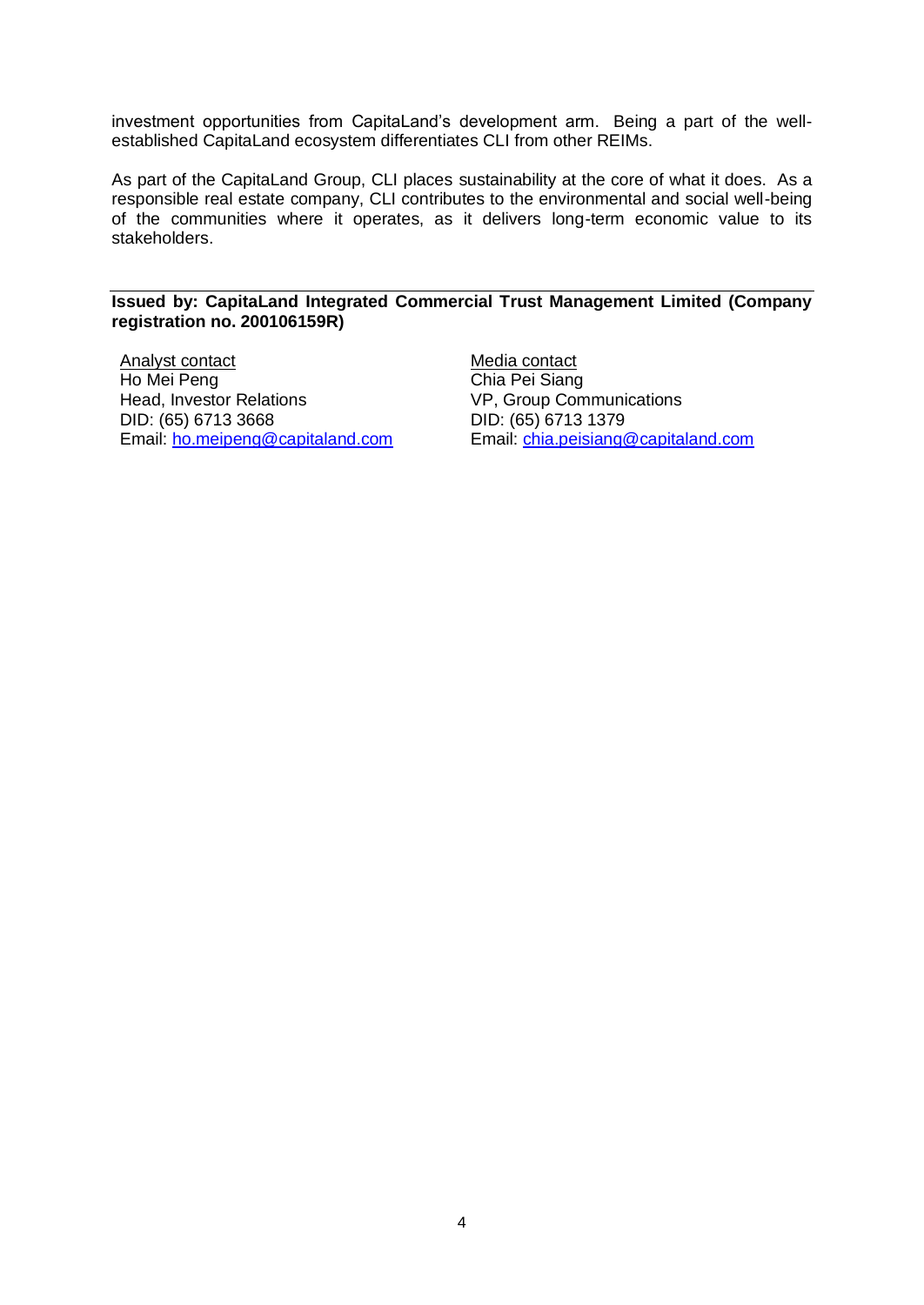## **Annex – Property Information**

| <b>Address</b>                                                                                                    | 101 - 103 Miller Street & 36 Blue Street, North<br>Sydney, New South Wales                                                                                        |
|-------------------------------------------------------------------------------------------------------------------|-------------------------------------------------------------------------------------------------------------------------------------------------------------------|
| <b>Property Description</b>                                                                                       | An integrated development comprising a 28-storey<br>Premium Grade office tower, a 2-storey office<br>building and a retail centre                                 |
| <b>Co-owners</b>                                                                                                  | CICT (50.0% interest)<br>Mirvac Commercial Trust (50.0% interest)                                                                                                 |
| <b>Tenure</b>                                                                                                     | Freehold                                                                                                                                                          |
| Year of Completion /<br><b>Last Refurbishment</b>                                                                 | 101 Miller Street: 1992 / 2008 <sup>9</sup><br>Greenwood Plaza: 1992 / 2013                                                                                       |
| <b>Site Area</b>                                                                                                  | 11,870 sq m (~127,768 sq ft)                                                                                                                                      |
| <b>Net Lettable Area (NLA)</b>                                                                                    | Office: 37,473 sq m (~403,356 sq ft) /<br>80.8% of total NLA<br>Retail: 8,930 sq m (~96,122 sq ft) /<br>19.2% of total NLA<br>Total: 46,403 sq m (~499,478 sq ft) |
| <b>Parking Lots</b>                                                                                               | Car park: 531 and Bicycle: 170                                                                                                                                    |
| <b>Purchase Price<sup>3</sup></b>                                                                                 | A\$422.0 million (S\$409.3 million)                                                                                                                               |
| Independent Valuation <sup>5</sup><br>(by Savills Valuations Pty Ltd.)                                            | A\$422.0 million (S\$409.3 million)                                                                                                                               |
| No. of Tenants                                                                                                    | Approximately 90                                                                                                                                                  |
| <b>Weighted Average Lease Expiry<sup>10</sup></b>                                                                 | 3.6 years                                                                                                                                                         |
| <b>Committed Occupancy</b>                                                                                        | 94.9%                                                                                                                                                             |
| <b>NPI Yield</b><br>Annualised 1H 2021 NPI<br>Passing NPI as at 1 December<br>2021<br>Green Ratings <sup>11</sup> | 4.9%<br>$5.6\%$ <sup>5</sup><br>5-Star NABERS Energy<br>$\bullet$<br>4.5-Star NABERS Water<br>$\bullet$<br>5-Star Green Star                                      |

All information as at 20 October 2021 on 100% basis unless otherwise stated.

<sup>&</sup>lt;sup>9</sup> Refurbishment only for 28-storey Premium Grade office tower.

 $10$  Based on committed monthly gross rental income and excludes gross turnover rents.

<sup>&</sup>lt;sup>11</sup> Green building rating is applicable only for the 28-storey Premium Grade office tower. CICT is committed to achieving green certifications for the 2-storey office building and Greenwood Plaza.